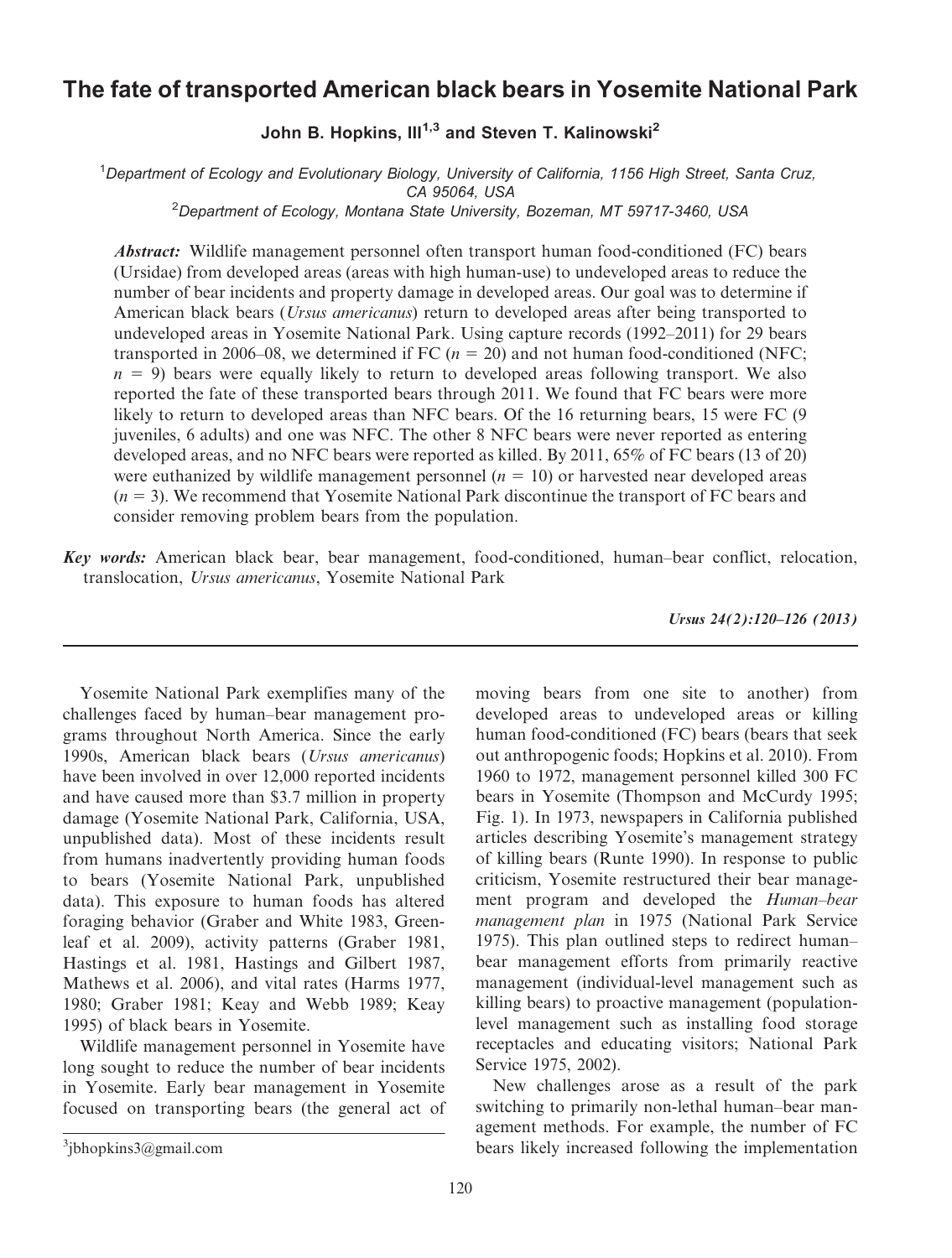

Fig. 1. American black bears euthanized by management personnel (x) and bear incidents (circles), Yosemite National Park, California, USA, 1960–2009. Data provided by Yosemite National Park, California, USA.

of the plan, which led to an increase in the number of bear incidents (Fig. 1). Instead of killing FC bears to mitigate incidents, the park increasingly relied on transporting bears from developed areas to undeveloped areas, a reactive management method used by Yosemite staff, beginning in 1929 (Runte 1990). For instance, from 1974 to 1976, 221 bears were captured and transported on 281 occasions (Harms 1980).

Research in the mid-1970s showed that bears transported from developed areas in Yosemite often returned and had lower survival than conspecifics (Harms 1980, Graber 1981). Consequently, use of transporting bears declined in the following years. From 1989–93, 124 bears were transported, of which approximately 80% returned to their capture areas (Thompson and McCurdy 1995). This high rate of homing is common for black bears throughout North America (Harger 1970, Beeman and Pelton 1976, Rogers 1986), especially for FC black bears (Wasem 1968, Massopust and Anderson 1984, Beckman and Lackey 2004, Landriault et al. 2009).

Wildlife management personnel continue to transport bears in Yosemite, though the Human–bear management plan (National Park Service 1975) states that relocation does not provide a long-term solution to mitigating incidents in the park (Fig. 2): ''[transports] will be used only as a last resort to mitigate immediate human–bear conflicts. [Transporting bears] may be used to determine which bears are



Fig. 2. The number of American black bears transported annually in Yosemite National Park, California, USA, 1994–2009. Data provided by Yosemite National Park, California, USA.

involved in incidents… [transports] will not be used as a long-term solution to human–bear problems'' (National Park Service 2002:28–29). The main reason this method continues to be used in Yosemite is that transporting bears is the preferred management alternative to killing these bears and their offspring (Thompson and McCurdy 1995). In addition, juvenile bears are routinely transported from Yosemite Valley to other locations in the park because past research suggests these bears do not return to capture areas as often as adults (Harms 1980). Transported juveniles are generally not fitted with radiocollars because of potential for injury due to growth (J. Hopkins, Yosemite National Park, personal observation). As a result, the fates of these bears are often unknown unless they return to a developed areas in Yosemite or are harvested outside the park. Bears that do not return to developed areas in Yosemite are considered management successes.

Our goal was to determine if Yosemite black bears return to developed areas after being transported to undeveloped areas. Our purpose was to determine if this human–bear management method should be used in the park. We used capture records (1992– 2011) and foraging behavior classifications (FC and not human food-conditioned, NFC) for bears transported in Yosemite from 2006 through 2008 to accomplish 2 main objectives. First, we determined if FC and NFC bears (juveniles and adults)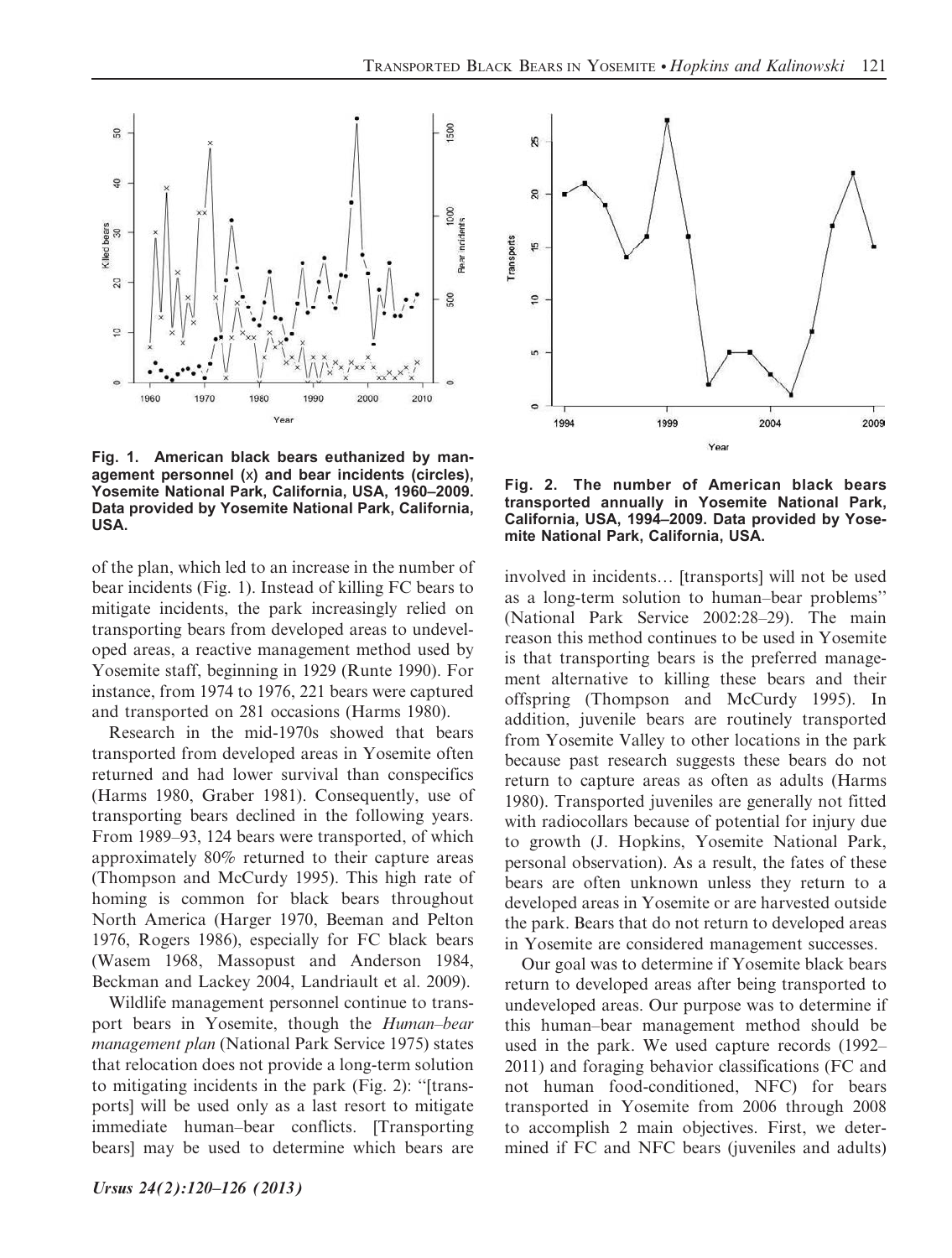are equally likely to return to developed areas following transport. Second, we reported the fate of all transported bears in 2011.

### Study area

Yosemite National Park encompasses approximately  $3,080 \text{ km}^2$  on the western slope of the Sierra Nevada mountain range in east-central California. Ninety-five percent of the park is designated as wilderness. Elevation ranges from 648 to 3,997 m. The climate is Mediterranean, with cool, moist winters, and warm, dry summers.

Black bears in Yosemite tend to forage at lower elevations in the spring, such as Yosemite Valley (1,200 m), and follow snowmelt and sprouting vegetation upslope in June; bears then return to lower elevations in September to feed on acorns (Quercus spp.) and berries (Graber 1981). Each year, about four million people visit Yosemite Valley (Yosemite National Park, http://www.nature.nps.gov/stats/viewReport.cfm), an area that comprises  $\leq 1\%$  of the park and is considered good black bear habitat (Graber 1981).

#### Methods

Wildlife management personnel captured and transported 29 bears (15 males, 14 females) in 2006–08 (Table 1). Twenty bears were juveniles  $(\leq$ 3 years old) and 9 were adults ( $\geq$ 4 years old). Management personnel classified 20 transported bears as FC bears because they were observed foraging on human foods; they also classified 9 bears as NFC because they were never observed foraging on human foods. Management personnel followed standard Yosemite protocol for collaring and monitoring adult bears. Management personnel fitted adult bears with TR-5 radiocollars (Telonics, Mesa, Arizona, USA); affixed tags to their ears for visual identification; and implanted subcutaneous PIT tags to identify unmarked bears during subsequent captures (Avid Power Tracker II Multi-Mode Reader, Norco, California, USA). For this study, management personnel also fitted yearlings (1-year olds) and subadult bears (2- and 3-year olds) captured in 2006 and 2007 with breakaway TR-5 radiocollars with degradable canvas inserts; this system ensured collars would expand and eventually fall off bears. We attempted to locate transported bears each month from May through October using ground-based or aerial radio-telemetry. We discontinued monitoring when a bear was killed or entered Yosemite Valley; in the latter case, wildlife management personnel monitored bears as part of their daily patrols.

We searched Yosemite's capture records for bears transported in 2006–08. Some bears captured in 2006–08 were also captured before 2006; in such instances, we included these capture records in our analysis. We also included capture records for these bears if they were recaptured in 2009–11.

We summarized capture records in contingency tables (Table 2). Prior to 2005, Yosemite staff did not maintain consistent patrol records. Therefore, we were unable to calculate return rates for bears based on telemetry data. Instead, we calculated the proportion of bears that returned or did not return to developed areas following transport. We conducted three Fisher's exact tests (all bears, adults, and juveniles;  $\alpha = 0.05$ ) to determine if FC and NFC bears were equally likely to return to developed areas after being transported. In 2011, we classified the fate of transported bears as killed (by wildlife management personnel or harvested), FC, NFC, or unknown.

### **Results**

We identified 95 captures (1992–2011) of 29 bears transported on 60 occasions during 2006–08 (Table 1). Fifty-five percent of transported bears (16 of 29) returned to developed areas by 2011 (Table 2). Human food-conditioned bears were more likely to return to developed areas than NFC bears (Fisher's exact test,  $P = 0.003$ . Fifteen of 16 (94%) returning bears were FC and only 1 of 9 NFC bears returned to developed areas. FC juveniles (6 of 8) were more likely to return than NFC juveniles (1 of 8 returned; Fisher's exact test,  $P = 0.020$ ), but this was not the case for adults (Fisher's exact test,  $P = 0.333$ ; Table 2). Six of 8 FC adults returned by 2011 and only one NFC adult was transported; this bear did not return (Table 2). Most FC bears (13 of 20; 65%) transported in 2006–08 were euthanized by wildlife management personnel  $(n = 10)$  or harvested near developed areas  $(n = 3)$  by 2011 (Table 1). Of the 7 remaining FC bears in 2011, 3 bears were still classified as FC and 4 of these bears (2 being rehabilitated and later released) had unknown fates.

#### **Discussion**

Based on black bear capture records from Yosemite, FC bears often return to developed areas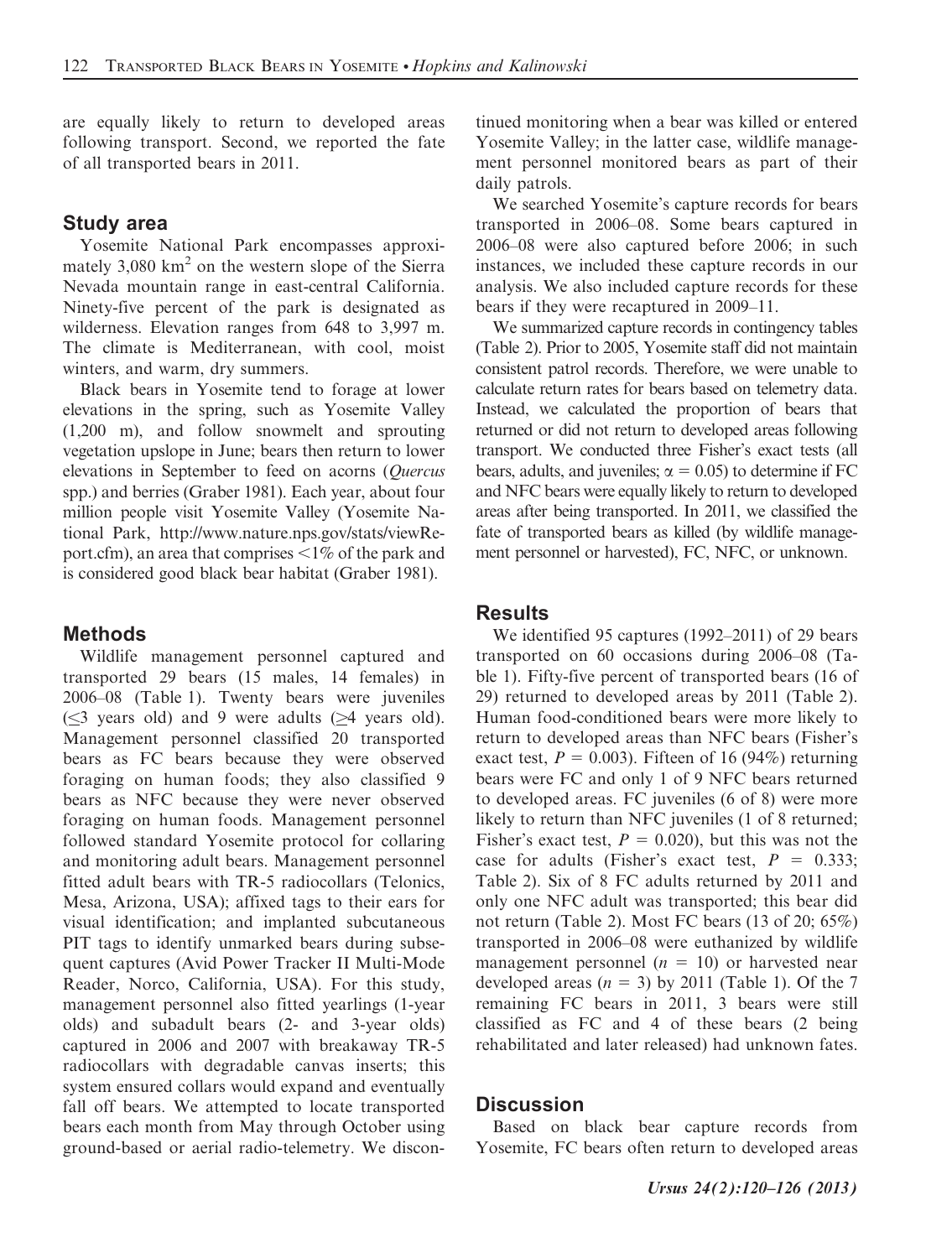| Table 1. American black bear captures and transports in Yosemite National Park, USA, 1992–2011. Foraging          |
|-------------------------------------------------------------------------------------------------------------------|
| class (human food-conditioned, FC; not human food-conditioned, NFC) and age class denotes the initial             |
| foraging behavior and age class of bears ( $n = 29$ ) when first captured in 2006–08, respectively. Cubs (cub-of- |
| the-year), yearlings (1-year olds), and subadults (2- and 3-year olds) were considered juveniles in this study.   |
| Adults are >4 vears old. Fate refers to the status of the bear in 2011. Data provided by Yosemite National Park.  |
| California, USA.                                                                                                  |

| <b>Bear ID</b> | <b>Foraging class</b> | Age class | <b>Sex</b> | <b>Captures</b> | <b>Transports</b> | <b>Times returned</b> | Fate                 |
|----------------|-----------------------|-----------|------------|-----------------|-------------------|-----------------------|----------------------|
| 3094           | FC                    | cub       | F          | 5               | 3                 | 2                     | killed <sup>a</sup>  |
| 3061           | FC                    | cub       | M          | 3               | $\overline{2}$    | $\overline{2}$        | killed <sup>b</sup>  |
| 2259           | FC                    | yearling  | F          |                 | 6                 | 6                     | killed <sup>c</sup>  |
| 3046           | FC                    | vearling  | F          | 6               | 4                 | 4                     | killed <sup>c</sup>  |
| 3603           | FC                    | vearling  | F          |                 |                   |                       | killed <sup>a</sup>  |
| 3001           | FC                    | vearling  | M          | 8               |                   |                       | killed <sup>c</sup>  |
| 3098           | FC                    | subadult  | F          | 3               |                   |                       | killed <sup>c</sup>  |
| 3055           | FC                    | subadult  | M          | 9               | 5                 | 5                     | killed <sup>c</sup>  |
| 3558           | ${\sf FC}$            | adult     | F          | 9               | 2                 | $\overline{2}$        | killed <sup>c</sup>  |
| 3567           | FC                    | adult     | F          | 2               |                   |                       | killed <sup>c</sup>  |
| 3566           | FC                    | adult     | M          | 7               |                   | 4                     | killed <sup>c</sup>  |
| 3879           | FC                    | adult     | M          | 3               | 2                 | 2                     | killed <sup>c</sup>  |
| 3007           | FC                    | adult     | M          |                 |                   |                       | killed <sup>a</sup>  |
| 968            | FC                    | adult     | F          | 6               | 5                 | 5                     | FC                   |
| 3057           | FC                    | adult     | F          | $\overline{2}$  |                   | 0                     | FC                   |
| 3602           | FC                    | adult     | M          |                 |                   | 0                     | <b>FC</b>            |
| 3090           | FC                    | cub       | F          | 5               |                   | 3                     | unknown              |
| 3089           | FC                    | cub       | M          |                 |                   | $\Omega$              | unknown              |
| 3015           | FC                    | yearling  | F          | 2               |                   | 0                     | unknown <sup>d</sup> |
| 3013           | FC                    | vearling  | M          | 2               |                   | 0                     | unknown <sup>d</sup> |
| 3563           | <b>NFC</b>            | vearling  | M          |                 |                   | 0                     | unknown              |
| 3009           | <b>NFC</b>            | yearling  | M          |                 |                   | 0                     | unknown              |
| 3564           | <b>NFC</b>            | vearling  | F          | 2               |                   |                       | unknown              |
| 2273           | <b>NFC</b>            | yearling  | F          |                 |                   | 0                     | unknown              |
| 3010           | <b>NFC</b>            | vearling  | M          |                 |                   | 0                     | unknown              |
| 3058           | <b>NFC</b>            | yearling  | M          |                 |                   | 0                     | unknown              |
| 3099           | <b>NFC</b>            | subadult  | M          |                 |                   | 0                     | unknown              |
| 3606           | <b>NFC</b>            | subadult  | M          | 3               |                   | 0                     | unknown              |
| 3100           | <b>NFC</b>            | adult     | F          |                 |                   | 0                     | unknown              |
| Total          |                       |           |            | 95              | 60                | 44                    |                      |

<sup>a</sup>Bear harvested in adjacent National Forest.

b Bear euthanized by California Fish and Game personnel.

c Bear euthanized by Yosemite National Park wildlife management personnel.

<sup>d</sup>Bear sent to a rehabilitation facility as a cub-of-the-year.

after being transported to undeveloped areas. Results from this study are consistent with past studies that investigated the behavior of transported bears. For example, Wasem (1968) showed that 8 of 13 problem black bears (defined as bears involved in repeated incidents; Hopkins et al. 2010) homed to capture areas in Glacier National Park, and 8 of 8 problem black bears traveled an average of 58.6 km  $(SD = 27.4 \text{ km})$  in 15.1 days  $(SD = 2.2 \text{ days})$  to return to urban centers in Nevada (Beckman and Lackey 2004). Sauer et al. (1969) and Rogers (1986) concluded that homing declined rapidly when black bears were transported  $>64$  km from capture sites in the Adirondacks, and Harms (1980) suggested that transports have limited success unless black bears are moved  $\geq 80$  km. Thompson and McCurdy (1995) suggested that black bear transports failed in Yosemite because 36 km is the greatest distance bears could be moved within park boundaries. This distance does not ensure bears were transported outside their respective home ranges (Graber 1981, Matthews et al. 2003).

Bears that do not return to developed areas are considered management successes in Yosemite. Only 1 NFC bear returned to developed areas by 2011. Although we agree that NFC bears that did not return to developed areas following transport did not likely cause incidents in Yosemite Valley, they may have become FC outside the park or caused incidents in other areas of the park that were not monitored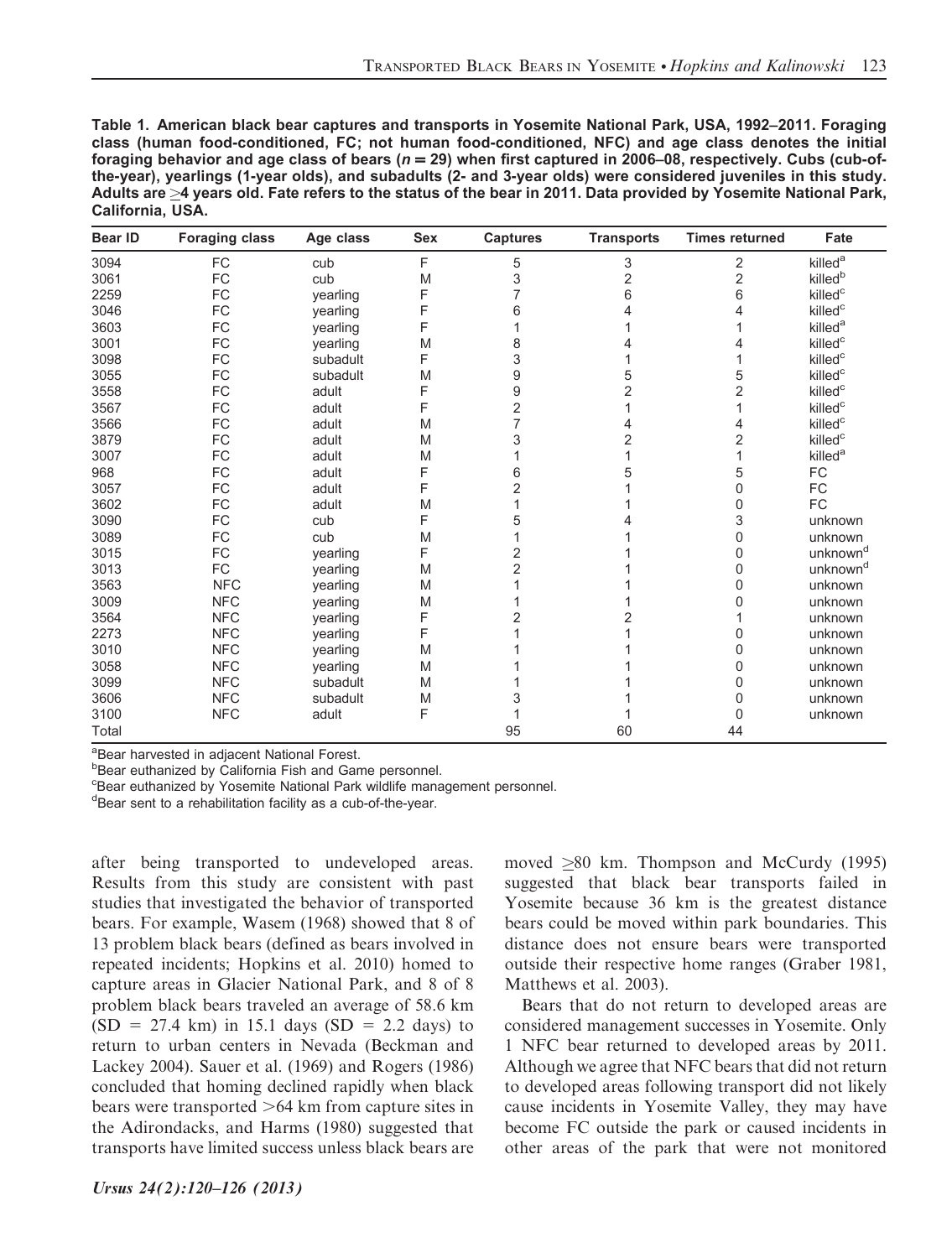Table 2. Number of American black bears by age class, status (returned or did not return to developed areas following transport), and foraging class (human food-conditioned, FC; not human foodconditioned, NFC), Yosemite National Park, California, USA, 1992–2011.

|                          |                                     |               | <b>Foraging class</b> |                |  |
|--------------------------|-------------------------------------|---------------|-----------------------|----------------|--|
| Age class                | <b>Status</b>                       | FC            | <b>NFC</b>            | Total          |  |
| Adult                    |                                     |               |                       |                |  |
| $($ 24 years old)        | returned<br>did not return<br>total | 6<br>2<br>8   | O<br>1                | 6<br>3<br>9    |  |
| Juvenile                 |                                     |               |                       |                |  |
| $(23 \text{ years old})$ | returned<br>did not return<br>total |               | 8                     | 10<br>10<br>20 |  |
| All bears                | returned<br>did not return<br>total | 15<br>5<br>20 | 8<br>9                | 16<br>13<br>29 |  |

regularly. Considering such transports as management successes may be misleading, as this management method may have a negative effect on the survival of these bears and the social behavior of other bears in the population (Beeman and Pelton 1976). We recommend monitoring translocated bears (bears transported to locations outside their homeranges; Hopkins et al. 2010) to determine if these bears have lower survival than NFC conspecifics (e.g., Blanchard and Knight 1995) or have negative social interactions with bears near the release site.

Most FC bears monitored in this study were killed by Yosemite wildlife management personnel or legally harvested outside the park near developed areas. In addition, all FC bears recaptured during this study retained their FC foraging behavior and were considered problem bears. Problem bears cause a majority of incidents, property damage, and human injuries in Yosemite each year (C. Lee-Roney, Yosemite National Park, California, USA, personal communication, 2013). For instance, in 2005, 3 problem bears (3821, 3558, 2394) and their 6 FC offspring likely caused most of the 344 incidents and \$98,133 in property damage recorded in Yosemite Valley (J. Hopkins, Yosemite National Park, California, USA, personal observation). After a combined total of over 20 years of being classified problem bears, wildlife management personnel killed 3821 and 3558 in 2007 and 2009, respectively (Yosemite National Park, unpublished data). Genetic analysis determined that bear 3821 was the mother of FC bear 2259 (Hopkins 2013). Wildlife management

personnel killed this 4-year old problem bear (2259) after being transported out of Yosemite Valley six times. Bear 2394 has been a problem bear for nearly 20 years. She and her offspring caused thousands of dollars in vehicle damage each year at a campground and hotel in Yosemite Valley (Yosemite National Park, unpublished data).

In the early 1980s, wildlife managers at Sequoia and Kings Canyon National Parks (SEKI) concluded that transporting FC black bears was ineffective at reducing the number of incidents and was both monetarily and ecologically costly (D. Gammons, Sequoia and Kings Canyon National Parks, California, USA, personal communication, 2012). Also, past management records from SEKI indicated that most bears returned to developed areas following more than 40 attempts at translocation (NPS, Sequoia and Kings Canyon National Parks, unpublished data). Sequoia and Kings Canyon National Parks personnel transported 23 bears (including females with cubs-of-the-year) in 1995–2008 primarily to provide short-term relief to both visitors and management personnel in areas experiencing high incident-levels and to avoid negative reaction from the public for killing cubs. Management personnel killed 8 bears that were transported; a hunter harvested 1 transported bear in the national forest; 2 transported bears returned to developed areas (1 bear likely died and the other has an unknown foraging behavior); and 12 transported bears had unknown fates. Management personnel killed 3 FC mothers that reared 6 offspring (all cubs-of-the-year) with unknown fates (NPS, Sequoia and Kings Canyon National Parks, unpublished data). Since 2008, transports have been discontinued in SEKI, and currently, their human–bear management program focuses primarily on implementing proactive human–bear management, hazing FC bears, and killing problem bears (D. Gammons, personal communication, 2012).

We suggest that Yosemite consider discontinuing the management practice of transporting FC bears. Although our small sample size limited our ability to make strong inferences related to the effectiveness of this management method in Yosemite, we agree with Thompson and McCurdy (1995) that capturing and transporting bears in Yosemite requires large amounts of time and money and is not likely a viable, long-term solution to reduce bear incidents. Thompson and McCurdy (1995) suggested that Yosemite should develop long-term solutions (e.g., installation of food storage receptacles) that would be more cost-effective.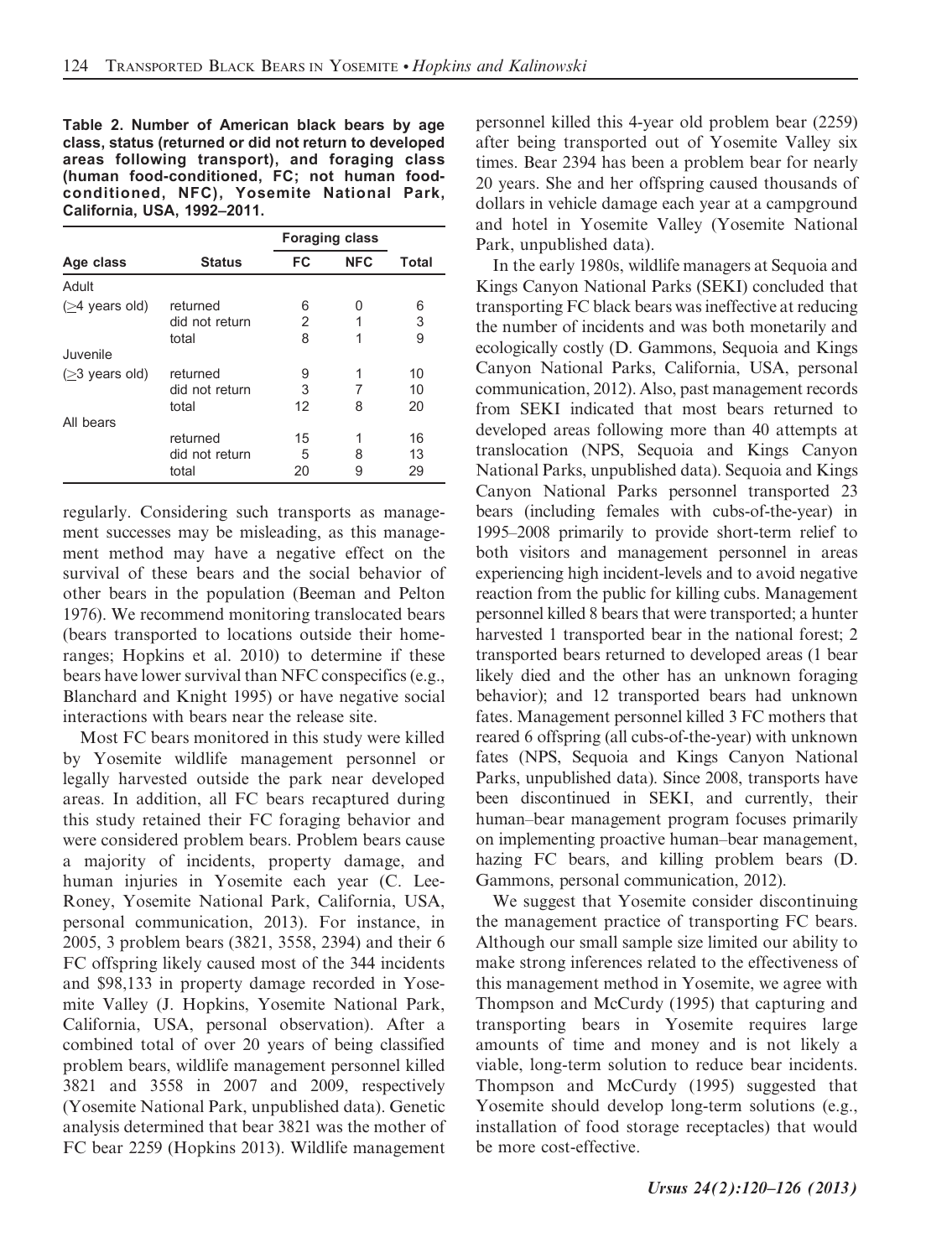Our results suggest that in most cases, problem bears are eventually killed in Yosemite. As a result, the Park should also consider euthanizing problem bears, especially females, as they likely transmit FC foraging behavior to their offspring via social mechanisms (Mazur and Seher 2008, Hopkins 2013). Continuing to implement a strong proactive human–bear management program (to prevent naïve bears from becoming human food-conditioned) and removing problems bears from the population will likely further reduce the number of bear incidents in Yosemite. Lastly, we recommend that if Yosemite continues to transport NFC juvenile bears out of Yosemite Valley or other developed areas, they should monitor the movements and activity patterns of these bears. Although our results suggest that these bears do not return to developed areas, it is important to determine their fates in order to direct the future management of these bears.

### Management implications

It has become commonplace for Yosemite to scientifically evaluate the methods they use to manage people and bears (e.g., Lackey and Ham 2003, Matthews et al. 2003, Lackey 2004, McCurdy and Martin 2007, Greenleaf et al. 2009, Hopkins et al. 2012). Results from these studies can be used to help direct their human–bear management program. We recommend that Yosemite develop a human–bear management strategy that employs complementary proactive and reactive methods with demonstrated efficacy. Such a management program could help protect people, their property, and bears over the longterm in Yosemite by reducing the number of bear incidents and management-induced bear mortalities.

## Acknowledgments

We are grateful to C. Lee-Roney for providing management records; J. Belant, D. Graber, and J. Waller for reviewing this manuscript; D. Gammons for providing details about the human–bear management program at SEKI; and the Yosemite Bear Council for funding this project.

### Literature cited

BECKMANN, J.P., AND C.W. LACKEY. 2004. Are desert basins effective barriers to movements of relocated black bears (Ursus americanus)? Western North American Naturalist 64:269–272.

- BEEMAN, L.E., AND M.R. PELTON. 1976. Homing of black bears in the Great Smoky Mountains National Park. International Conference on Bear Research and Management 3:87–95.
- BLANCHARD, B.M., AND R.R. KNIGHT. 1995. Biological consequences of relocating grizzly bears in the Yellowstone ecosystem. Journal of Wildlife Management 59:560–565.
- GRABER, D.M. 1981. Ecology and management of black bears in Yosemite National Park. CPSU Technical Report 5. University of California, Davis, California, USA.
- -, AND M. WHITE. 1983. Black bear food habits in Yosemite National Park. International Conference on Bear Research and Management 5:1–10.
- GREENLEAF, S.S., S.M. MATTHEWS, R.G. WRIGHT, J.J. BEECHAM, AND H.M. LEITHEAD. 2009. Food habits of American black bears as a metric for direct management of human–bear conflict in Yosemite Valley, Yosemite National Park, California. Ursus 20:94–101.
- HARGER, E.M. 1970. A study of homing behavior of black bears. Thesis, Northern Michigan University, Marquette, Michigan, USA.
- HARMS, D.R. 1977. Black bear management in Yosemite National Park. Proceedings of the Annual Conference of the Western Association of State Game and Fish Commissioners 57:159–181.
- ———. 1980. Black bear management in Yosemite National Park. International Conference on Bear Research and Management 4:205–212.
- HASTING, B.C., B.K. GILBERT, AND D.L. TURNER. 1981. Black bear behavior and human–relationships in Yosemite National Park. CPSU Technical Report 2. University of California, Davis, California, USA.
- ———, AND ———. 1987. Extent of human–bear interactions in the backcountry of Yosemite National Park. California Fish and Game 73:188–191.
- HOPKINS, J.B., III, S. HERRERO, R.T. SHIDELER, K.A. GUNTHER, C.C. SCHWARTZ, AND S.T. KALINOWSKI. 2010. A proposed lexicon of terms and concepts for human– bear management in North America. Ursus 21:154–168.
- , P.L. KOCH, C.C. SCHWARTZ, J.M. FERGUSON, S.S. GREENLEAF, AND S.T. KALINOWSKI. 2012. Stable isotopes to detect food-conditioned bears and evaluate human–bear management. Journal of Wildlife Management 76:703–713.

. 2013. Use of genetics to investigate socially learned foraging behavior in free-ranging black bears. Journal of Mammalogy 94.

KEAY, J.A., AND M.G. WEBB. 1989. Effectiveness of human–bear management at protecting visitors and property in Yosemite National Park. Pages 145–154 in Bear–people Conflicts: Proceedings of a Symposium on Management Strategies. Northwest Territories Department of Renewable Resources, 6–10 April 1987, Yellowknife, Northwest Territories, Canada.